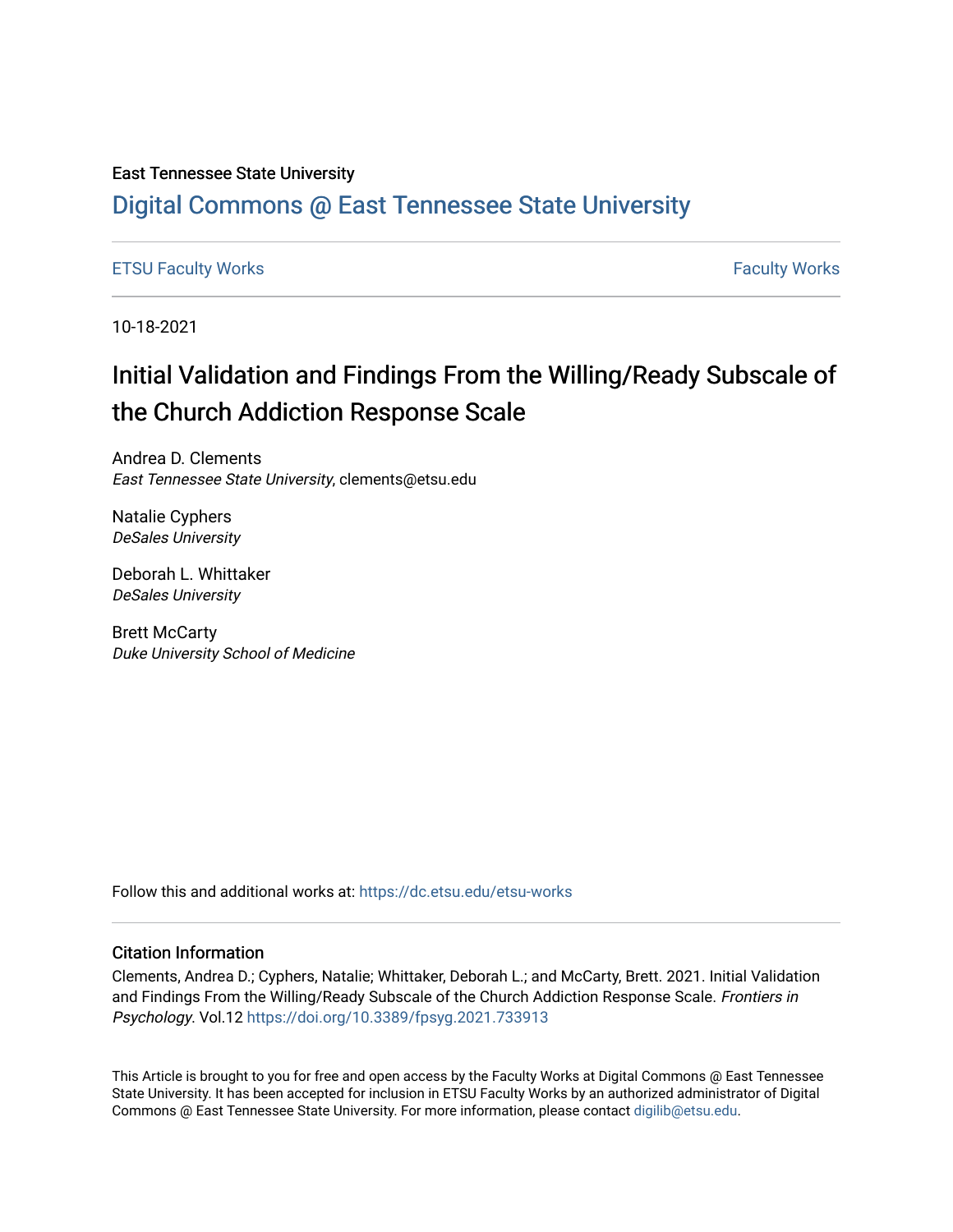# Initial Validation and Findings From the Willing/Ready Subscale of the Church Addiction Response Scale

# Copyright Statement

Copyright © 2021 Clements, Cyphers, Whittaker and McCarty. This is an openaccess article distributed under the terms of the Creative Commons Attribution License (CC BY). The use, distribution or reproduction in other forums is permitted, provided the original author(s) and the copyright owner(s) are credited and that the original publication in this journal is cited, in accordance with accepted academic practice. No use, distribution or reproduction is permitted which does not comply with these terms

## Creative Commons License



This work is licensed under a [Creative Commons Attribution 4.0 International License.](https://creativecommons.org/licenses/by/4.0/)

This article is available at Digital Commons @ East Tennessee State University: <https://dc.etsu.edu/etsu-works/9498>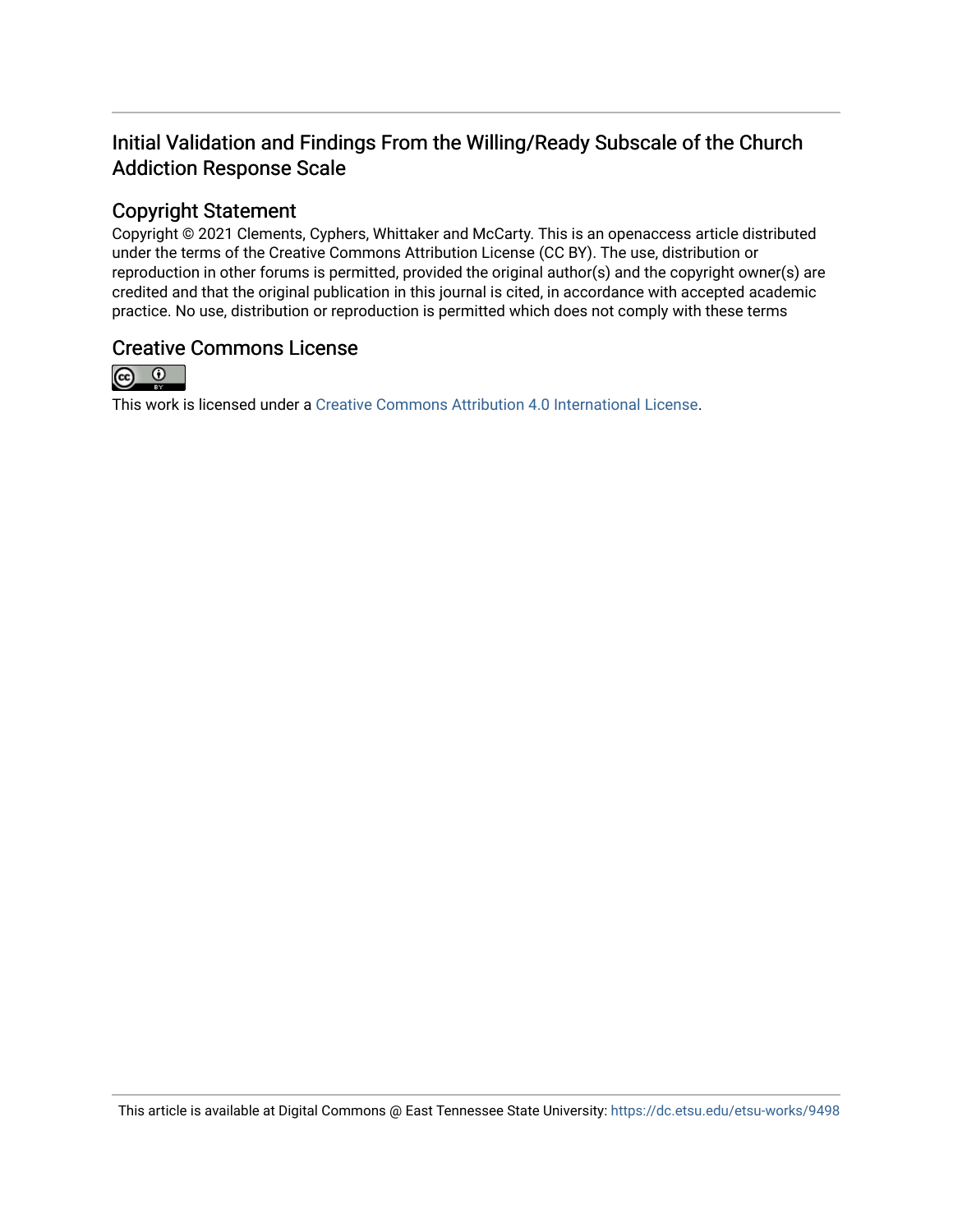



# [Initial Validation and Findings From](https://www.frontiersin.org/articles/10.3389/fpsyg.2021.733913/full) the Willing/Ready Subscale of the Church Addiction Response Scale

Andrea D. Clements1.23\*, Natalie Cyphers4, Deborah L. Whittaker4 and Brett McCarty5.6

<sup>1</sup> Department of Psychology, East Tennessee State University, Johnson City, TN, United States, <sup>2</sup> Uplift Appalachia, Johnson City, TN, United States, <sup>3</sup> East Tennessee State University Ballad Health Strong BRAIN Institute, Johnson City, TN, United States, <sup>4</sup> Division of Nursing, DeSales University, Center Valley, PA, United States, <sup>5</sup> Department of Population Health Sciences, Duke University School of Medicine, Durham, NC, United States, <sup>6</sup> Duke Divinity School, Duke University, Durham, NC, United States

**OPEN ACCESS** 

#### Edited by:

Stephen Sammut, Franciscan University of Steubenville, United States

#### Reviewed by:

David Tomasi, University of Vermont, United States Kent Kerley, University of Texas at Arlington, United States

> \*Correspondence: Andrea D. Clements clements@etsu.edu

#### Specialty section:

This article was submitted to Health Psychology, a section of the journal Frontiers in Psychology

Received: 30 June 2021 Accepted: 29 September 2021 Published: 18 October 2021

#### Citation:

Clements AD, Cyphers N, Whittaker DL and McCarty B (2021) Initial Validation and Findings From the Willing/Ready Subscale of the Church Addiction Response Scale. Front. Psychol. 12:733913. doi: [10.3389/fpsyg.2021.733913](https://doi.org/10.3389/fpsyg.2021.733913)

Addiction has been a global health crisis over recent decades and worsened substantially during COVID-19 lockdowns. We report on the development, validation, and findings from an instrument developed to assess the readiness of churches in the Appalachian Highlands to address addiction. The Church Addiction Response Scale (CARS) is a 41-item, three section measure assessing "What are your views about addiction?" (14 items), "What are your views about interacting with people who are addicted to drugs?" (11 items), and "What do you think the church's role is in addressing addiction?" (16 items). The CARS was found to be unidimensional with strong internal consistency and initial evidence of construct validity was positive. Most respondents reported willingness to assist people living with addiction, but many reported that they felt underprepared, thus were not ready. Areas of preparation were largely those that could be addressed through training, such as understanding the physiology and psychology of addiction, available treatment options, and how to avoid doing harm. Thus, with adequate training, the likelihood of equipping a church-based workforce to provide support for people living with addiction seems attainable.

Keywords: church readiness, religion and health research, addiction, measurement, church mobilization, substance use disorder

## INTRODUCTION

An alarm is being sounded across the nation about the ravages of addiction to substances and increasingly communities of faith are the target of that call [\(Davis,](#page-7-0) [2018;](#page-7-0) [Stetzer,](#page-8-0) [2018;](#page-8-0) [Worthington,](#page-8-1) [2018\)](#page-8-1). According to the Centers for Disease Control and Prevention [\(Centers for](#page-7-1) [Disease Control and Prevention \[CDC\],](#page-7-1) [2017\)](#page-7-1) the rate of deaths from overdose in the United States (U.S.) was five times higher in 2016 than in 1999 and has increased dramatically during the time of COVID-19 lockdowns. Many states report overdose death rate increases of over 30% compared to 2019, with the annual overdose death rate already exceeding any previous year. In the 12 months ending November 2020, which included the first 6 months of the COVID-19 pandemic, the number of overdose deaths was over 93,000, exceeding the highest previous 12-month period by 20,000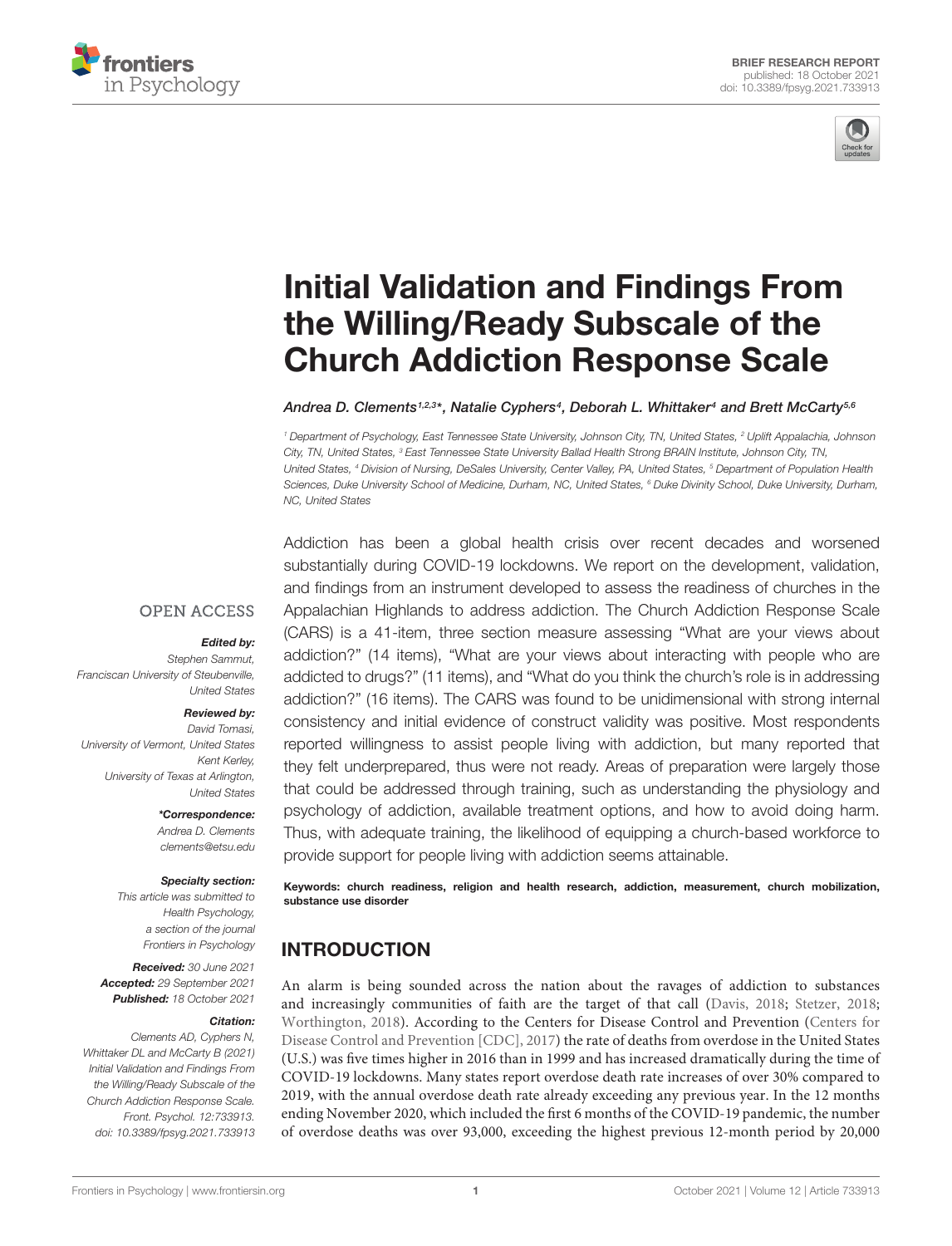[\(Centers for Disease Control and Prevention \[CDC\],](#page-7-2) [2021\)](#page-7-2). In the counties in which the current study was conducted, the overdose death rate ranged from 30 to 50/100 K, which exceeds the national rate (28.7/100 K; [National Opinion Research Center](#page-8-2) [\[NORC\],](#page-8-2) [n.d.\)](#page-8-2). Tennessee ranks 3rd in the nation for opioid prescribing with a regional rate of 112 per 100 people [\(Brantley,](#page-7-3) [2019\)](#page-7-3). Those numbers are decreasing for opioids prescribed for pain, however, opioids prescribed for addiction treatment have risen steadily, are often diverted, and are responsible for over 80% of neonatal abstinence syndrome (NAS), also known as neonatal opioid withdrawal syndrome (NOWS), in infants born in this region [\(Olsen,](#page-8-3) [2020\)](#page-8-3). Problematic use of substances is not limited to opioids, or to the United States, however. Just prior to the pandemic, the United Nations Office on Drugs and Crime [\(United Nations Office on Drugs and Crime \[UNODC\],](#page-8-4) [2020\)](#page-8-4) report that over 35 million people worldwide are classified as having drug use disorders, up more than 30% since 2009. This report includes monitoring of opioids, cocaine, cannabis, amphetamine-type stimulants such a methamphetamine, and new psychoactive substances (NPS).

The cost of this epidemic extends beyond multi-billion-dollar economic costs to deeply personal costs to millions of Americans, their families, and communities [\(U.S. Department of Health](#page-8-5) [and Human Services,](#page-8-5) [n.d.\)](#page-8-5). There is a growing recognition that faith-based organizations can play constructive roles in response to public health issues [\(Idler et al.,](#page-7-4) [2019\)](#page-7-4). Communities and churches are being challenged to respond constructively to the opioid crisis, but are they responding? The purpose of this research is to describe the readiness of churches in the Appalachian Highlands to address not only the opioid crisis, but problematic use of any substance.

Research has shown that intensive behavioral treatment (close monitoring, accountability) is quite effective in reducing use of many addictive substances [\(Substance Abuse and Mental](#page-8-6) [Health Services Administration \[SAMHSA\],](#page-8-6) [2018\)](#page-8-6). Even with this understanding, the staffing needs are too great to offer the level of needed support through paid personnel. Having a large volunteer workforce, such as equipped churchgoers, can help to meet this need [\(Stahler et al.,](#page-8-7) [2007;](#page-8-7) [Kerley et al.,](#page-7-5) [2010;](#page-7-5) [Stacer](#page-8-8) [and Roberts,](#page-8-8) [2018;](#page-8-8) [Glazier,](#page-7-6) [2020\)](#page-7-6). The faith community can offer behavioral support (building coping skills, changing thought patterns, accountability) and social support to reduce the desire to self-medicate (dealing with past adversity through supportive relationships). [Pillion](#page-8-9) [\(2017\)](#page-8-9), a State House delegate from nearby Dickenson County, Virginia, stated, ". . .churches and ministries have a unique role in this important conversation and efforts to assist individuals and families in need. The power in being part of a loving community that helps take away the stigma of addiction cannot be underestimated. People are hungry for a place to feel welcome, supported, and loved."

Within the metro area in which data were collected, there were just over 500,000 people, of which over 266,000 identified as religious, with the vast majority identifying as Evangelical Christians [\(The Association of Religion Data Archives \[ARDA\],](#page-8-10) [2010\)](#page-8-10). The [Pew Research Center](#page-8-11) [\(2019\)](#page-8-11) has found that nationwide approximately 54% of individuals identifying as religious are active in church, so if that proportion were applied

to this area, over 144,000 would be predicted to attend a church of some kind. Even a small proportion of this could be a beneficial workforce to care for people living with problematic substance use and its sequelae. But are these potential volunteers ready and willing?

Church-based health promoting programs have repeatedly been shown to be successful (e.g., [DeHaven et al.,](#page-7-7) [2004;](#page-7-7) [Newlin et al.,](#page-8-12) [2012;](#page-8-12) [Baruth et al.,](#page-7-8) [2013\)](#page-7-8). For example, [Epstein](#page-7-9) [et al.](#page-7-9) [\(2007,](#page-7-9) [2009\)](#page-7-10) demonstrated positive outcomes in a randomized controlled trial of substance abuse prevention educational program for school age children, however, they reported the churches' response to participation in the study was disappointing. Such programs can only be helpful to the extent that churches implement them.

Stigma toward substance users is one potential explanation for low church engagement. In the general population, not churches specifically, the tendency to stigmatize differs by substance [\(Brown,](#page-7-11) [2015\)](#page-7-11) and is greater toward those who are seen as resistant to changing their drug use behavior or who display low levels of willpower [\(Witte et al.,](#page-8-13) [2019\)](#page-8-13). Previous research has pointed out that congregational readiness to address addiction is predicted by experience with addictions, attitudes toward learning more about addiction and recovery, perceptions of being able to provide a supportive environment, and perceived willingness and ability to engage with someone living with addiction [\(Travis et al.,](#page-8-14) [2012\)](#page-8-14). [Travis et al.](#page-8-14) [\(2012\)](#page-8-14) noted significant readiness deficiencies within churches. Before implementing programs seeking to address the readiness deficiencies noted by [Travis et al.](#page-8-14) [\(2012\)](#page-8-14) information is needed regarding the specific readiness needs of churches.

A federal planning grant funded a regional effort to mobilize the faith community in the Appalachian Highlands to address addiction. One of the funding requirements was to conduct a needs assessment. A survey, the Church Addiction Response Scale (CARS), was developed as part of this needs assessment and it and its initial findings are the focus of the remainder of this article. The CARS is a self-report survey assessing three content domains, (1) views about addiction, (2) views about interacting with people who are addicted to substances, and (3) views about the church's role in addressing addiction. We are reporting on preliminary validation efforts and initial findings for the CARS, focusing on churchgoer willingness and readiness to support people living with addictions or other problematic substance use.

## MATERIALS AND METHODS

#### **Participants**

Ethical review and approval was not required for this study as determined by the Institutional Review Board at East Tennessee State University. Written informed consent from the participants was not required to participate in this study in accordance with national legislation and institutional requirements. The 288 respondents (age 18–78 years; mean = 32.75, SD = 17.49; 194 female) who indicated they were involved in a church served as the sample for this study. Paper copies of the CARS were collected from participants ( $n = 16$ ) at area interest meetings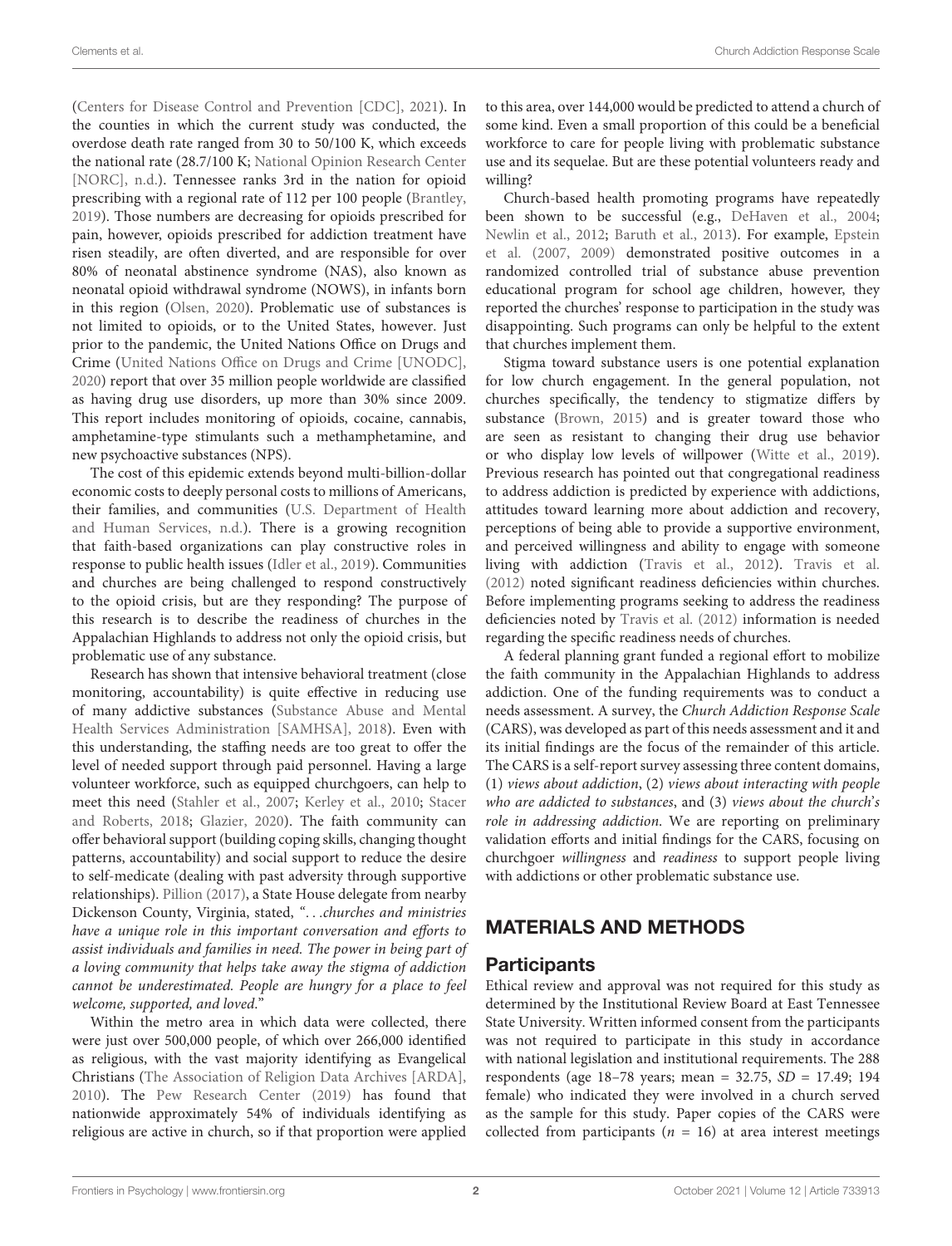held by a non-profit organization that is seeking to mobilize the faith community to address addiction. An online version was available to undergraduate college students at a local university  $(n = 272)$ .

#### Measures

#### The Church Addiction Response Scale

The CARS is a 41-item, three section measure assessing "What are your views about addiction?" (14 items), "What are your views about interacting with people who are addicted to drugs?" (11 items), and "What do you think the church's role is in addressing addiction?" (16 items) (see **[Table 1](#page-5-0)**). All items are rated on a 5-point Likert scale  $(1 = strongly agree to 5 = strongly disagree)$ . Participants were given the following instructions prior to survey completion:

This survey asks questions about your opinions on addiction and substance misuse. For this survey substance misuse is defined as repeated use of drugs or alcohol to feel good, reduce stress, and/or change or avoid reality. Substances include but are not limited to the following: alcohol, illegal substances and/or misuse of prescription drugs including use of prescription drugs in ways other than they were prescribed or use of someone else's prescription medication.

The first section assessed the individual's views of addiction, such as whether they believe it is a medical issue, whether they believe people could stop using drugs if they wanted to, whether treatment is believed to be effective, and other general views of addiction. The remaining two sections assessed aspects of willingness and readiness. The second section assessed the individual, such as whether someone would be willing to help, or whether they would be afraid. The third section assessed the person's perception of the church as ready or willing, such as asking whether church funds should be spent on addressing addiction. The latter two scales were combined into a 27-item Willing/Ready Subscale (mean =  $110.89$ , SD =  $12.79$ ) that is being validated as a measure of church willingness/readiness to address addiction.

#### Statistical Analysis Plan

Exploratory factor analysis (EFA) was conducted to determine whether factors were present. Items that were negatively related to the full measure were reverse scored so that lower item and total scores would indicate more willingness/readiness. In order to assess initial convergent validity with measures of both willingness and readiness to address addiction, the total of all items (except the item with which it was being correlated) was correlated with each of two items, one indicating willingness and one indicating readiness. The item that said, "I want to help someone who is trying to overcome addiction any way I can," was used as a proxy for willingness. The item that said, "Our church is already doing things to help people who are addicted to drugs" was used as a proxy for church readiness. Descriptive statistics were calculated for total score on the Willing/Ready Subscale. Finally, independent t-tests were run on all items comparing means for the group.

## RESULTS

## Initial Church Addiction Response Scale Validation

Exploratory factor analysis indicated that a one-factor solution was most parsimonious. Ten items that were negatively related to the full scale during EFA were reverse scored so that on all items and the total score, lower scores indicated greater willingness or readiness. Alternatively, high scores could be interpreted as hesitancy to enter this work. Internal consistency of the measure was high ( $\alpha = 0.88$ ) and was not significantly changed with removal of any item. To investigate convergent validity with measures of both willingness and readiness to address addiction, the total of all items except the item with which it was being correlated was correlated with each proxy item. The item that said, "I want to help someone who is trying to overcome addiction any way I can," indicating willingness, was strongly positively correlated with the total of the remaining items ( $r = 0.50$ ,  $p < 0.001$ ). The item that said, "Our church is already doing things to help people who are addicted to drugs," indicating readiness, was also strongly positively correlated with the total of the remaining items ( $r = 0.42$ ,  $p < 0.001$ ). An item from the first section of the CARS was used as an additional indicator of convergent validity. The total on the Willing/Ready Subscale was strongly positively correlated ( $r = 0.53$ ,  $p < 0.001$ ) with the item that stated, "Money spent helping people who are trying to overcome addiction is money well spent. Taken together, there is initial support for the Willing/Ready Subscale from the CARS to be used to predict willingness and readiness of churchgoers to address addiction.

### Initial Church Addiction Response Scale Willing/Ready Subscale Findings

Overall, most (>88%) respondents reported they would help someone living with addiction anyway they can, and 71.6% reported they thought the people in their church would be willing to learn to help. Other positive findings were that a vast majority (88%) thought that money spent on helping people with addiction is money well spent, and 90.5% would be willing to administer Narcan if trained. Additionally, almost everyone (97.1%) understood that past experiences can contribute to addiction. However, more than a quarter (27.2%) felt their church does not know what to do and over 30% felt that they might do something wrong.

Some areas indicating a need for training were identified with this survey as well. There was variation in what respondents believe about addiction, with some believing it is a medical issue that should only be handled medically (68.1%), some believing substitution medications should never be used (37.1%), and a small percentage believing treatment is ineffective (17.6%). Item means and standard deviations are included in **[Table 1](#page-5-0)**. Also, 51.8% thought that people just need to "muster up enough willpower to stop" using substances, and 43.6% believe people can stop using substances if they really want to. Although willing to help for the most part, people did express concern about people living with addiction getting things dirty (25.5%), making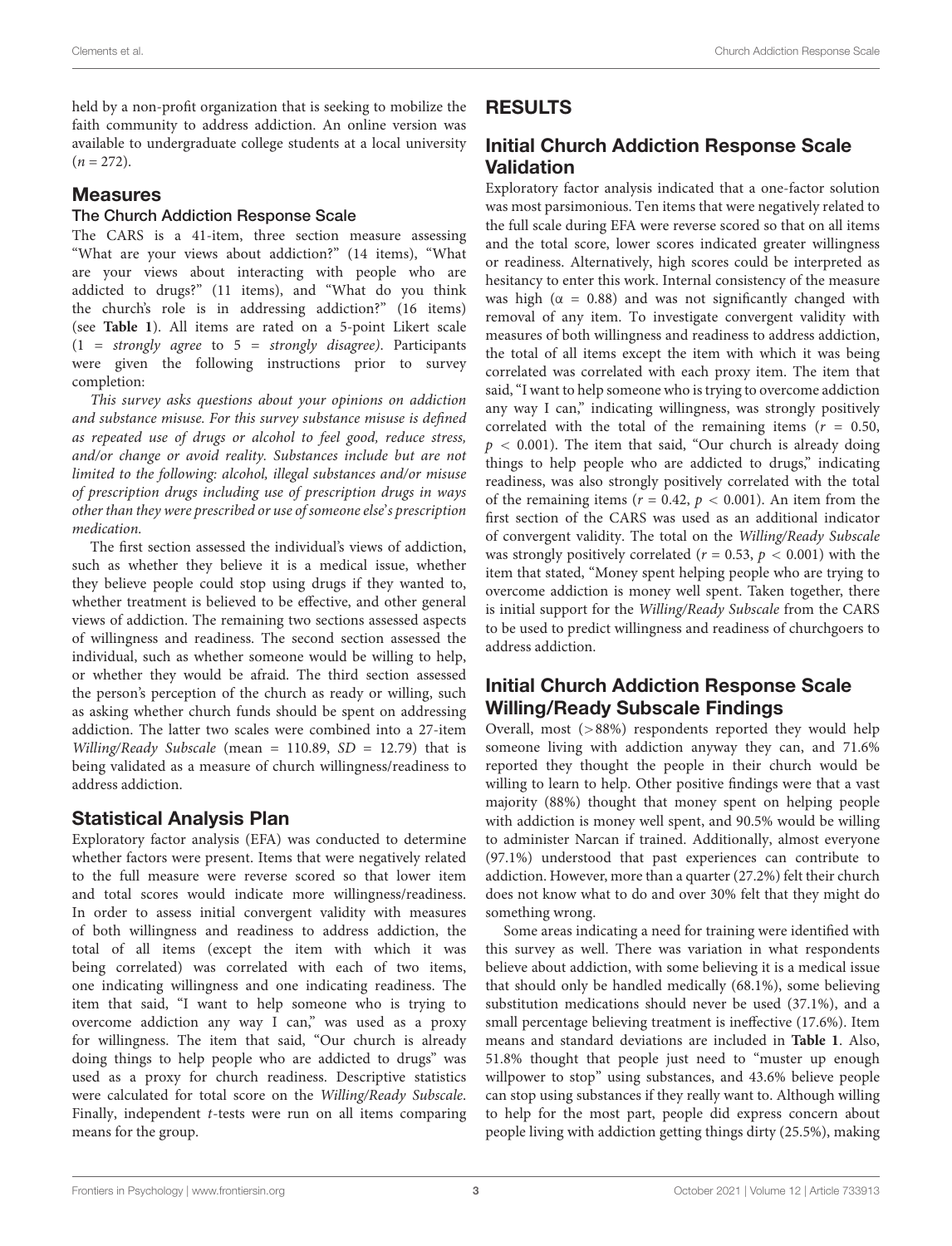<span id="page-5-0"></span>TABLE 1 | Church Addiction Response Scale (1 = strongly agree to 5 = strongly disagree) overall means with group differences between online vs. in-person administration noted.

| Item                                                                                                                     | Mean      | SD   |
|--------------------------------------------------------------------------------------------------------------------------|-----------|------|
| Section 1. Views of addiction                                                                                            |           |      |
| God CAN take away someone's addiction.                                                                                   | $1.93**$  | 1.22 |
| If someone repents and prays honestly, God WILL ALWAYS take away their addiction.                                        | 3.19      | 1.40 |
| Addiction is genetic/physical, so treatment can't really help.                                                           | 4.17      | 1.05 |
| Someone who is addicted to substances could stop if they really wanted to.                                               | $3.14***$ | 1.35 |
| Past experiences can drive someone to misuse substances.                                                                 | 1.34      | 0.59 |
| I would be embarrassed to tell someone that I or a loved one was struggling with addiction.                              | 2.82      | 1.40 |
| Addiction is a medical issue so it should be treated medically.                                                          | $2.26*$   | 1.13 |
| Addiction treatment isn't very effective.                                                                                | $3.62**$  | 1.04 |
| People who are addicted to substances should stop using them completely and not take substitutes.                        | 2.97      | 1.28 |
| People should be allowed to die of overdoses.                                                                            | 4.38***   | 1.11 |
| People who are addicted to substances are valuable.                                                                      | $1.36***$ | 0.80 |
| People need to muster up enough willpower not to use substances.                                                         | $2.80***$ | 1.26 |
| Money spent helping people who are trying to overcome addiction is money well spent.                                     | 1.70      | 0.88 |
| Addiction should be handled by professionals.                                                                            | $1.67**$  | 0.88 |
| Section 2. Views of interacting with people addicted to drugs                                                            |           |      |
| I want to model to my loved ones that it is good to help someone who is addicted to substances.                          | 1.45      | 0.71 |
| I might do something wrong or make things worse if I try to help someone who is addicted to substances.                  | 3.22      | 1.12 |
| I'm afraid I might be injured or catch a disease if I try to help people who are addicted to substances.                 | 4.06      | 1.11 |
| It's too hard emotionally to help people who are addicted to substances.                                                 | 3.38      | 1.17 |
| It's too expensive to try to help people who are addicted to substances.                                                 | $3.74***$ | 1.16 |
| I want to help someone who is trying to overcome addiction any way I can.                                                | $1.69***$ | 0.80 |
| I don't want to be an enabler so I shouldn't help people who are addicted to substances.                                 | $3.88*$   | 1.13 |
| God judges people who are addicted to substances, so I shouldn't be soft on them.                                        | 4.59      | 0.83 |
| God loves people who are addicted to substances, so I should too.                                                        | 1.19      | 0.64 |
| If someone had overdosed, I would be willing to administer naloxone (Narcan) to try to save them if I was trained.       | 1.32      | 0.71 |
| If someone I knew was addicted to substances, I would stay away from them.                                               | $3.97***$ | 1.07 |
| All people are struggling with something, so I should be able to empathize with people who are addicted to substances.   | $1.55***$ | 0.79 |
| Section 3. Church role in addressing addiction                                                                           |           |      |
| People in our church are willing to learn how to help people who are addicted to substances.                             | 1.99      | 1.03 |
| The church doesn't know how to deal with addiction and might do something wrong or make things worse.                    | 3.39      | 1.16 |
| Our church is too poor to be able to do anything worthwhile to help people who are addicted to substances.               | 4.27      | 0.99 |
| The church should be a place for someone who is addicted to substances to seek help.                                     | 1.32      | 0.67 |
| People who are addicted to substances might damage the church (break things, steal things, get things dirty).            | 3.57      | 1.16 |
| If people who are addicted to substances come into our church or religious services, it will make people nervous.        | 3.25      | 1.18 |
| Since it's the sick who need a physician, we should help people who are addicted to substances.                          | $1.73**$  | 0.91 |
| Church funds should not be wasted on helping people who are addicted to substances.                                      | 4.42      | 0.79 |
| If a church helps people who are addicted to substances, they will become dependent and keep wanting things.             | $3.69*$   | 1.02 |
| Churches should welcome people who are addicted to substances as they would anyone else.                                 | 1.21      | 0.56 |
| Our church is already doing things to help people who are addicted to substances.                                        | $2.35*$   | 1.13 |
| I would fear for my family's safety if people who are addicted to substances came to church.                             | 4.21      | 1.07 |
| If we allow people who are addicted to substances to be a part of our church, we will be perceived as being soft on sin. | 4.48      | 0.90 |
| If people who are addicted to substances go to a church, they may get more people in the church addicted.                | 4.45      | 0.97 |
| Our church is too busy with other activities to minister to people who are addicted to substances.                       | 4.42      | 0.92 |

Italicized items were included in the Willing/Ready Subscale. Bold items were used as proxy for convergent validity investigation. Asterisks indicate questions on which groups differed significantly. All differences indicated that the paper group was more knowledgeable and more ready/willing (\*p < 0.05, \*\*p < 0.01, \*\*\*p < 0.001).

people nervous (36.0%), fearing for their family's safety (11.2%), worrying that additional church members will become addicted (6.1%), and being concerned that they might be personally injured (15.9%).

Although there were large differences in group size (16 inperson, 272 online), we investigated group differences between the in-person group who attended interest meetings about church mobilization to address addiction and the online,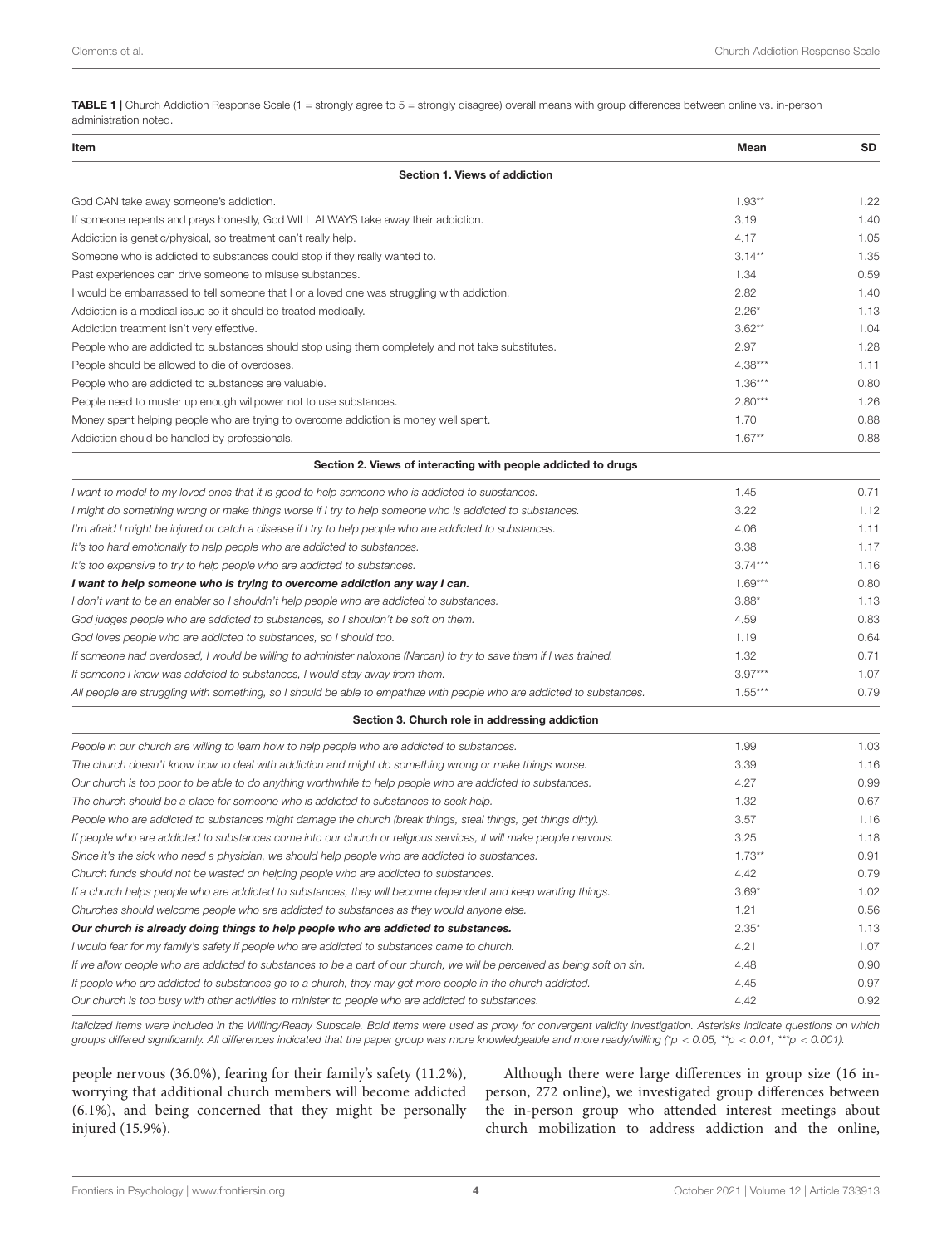younger, primarily college student group, controlling for unequal variances when necessary. Significant differences were found for several items ( $ps$  ranged from  $\leq 0.001$  to 0.013), and where differences were found, the in-person responses were universally more favorable toward helping people living with addiction (e.g., addicted people are valuable, I want to help, it's [not] too expensive to help, people should [not] be allowed to die of overdoses; see **[Table 1](#page-5-0)**). The online group was more likely to view addiction as a medical issue  $[t(286) = 2.50, p = 0.013]$  but was more likely than the paper group to believe that treatment was ineffective  $[t(286) = 2.75, p = 0.005]$ .

### **DISCUSSION**

Initial validation of the Willing/Ready Subscale of the Church Addiction Response Scale is quite promising. Further validation through establishing convergent and discriminant validity and test-retest reliability are warranted, but in this initial validation, tested psychometric properties (e.g., internal consistency, validity) were found to be well-supported and respondents identified barriers to readiness that can be practically overcome.

It would be difficult to overcome barriers related to values, for example, if respondents had said they were not willing to help or did not find people living with addiction worthy of help. However, most of the barriers to readiness revealed by this instrument can be overcome through training regarding the science of addiction including likely origins of addiction and treatment options, as well as interaction with people who are addicted to substances. Both instilling an understanding about origins of addiction such as having a history of adverse childhood experiences (ACEs) [\(Felitti et al.,](#page-7-12) [1998\)](#page-7-12) and interacting with people who live with addictions both have been shown to reduce stigma at least sometimes [\(Corrigan and Nieweglowski,](#page-7-13) [2019;](#page-7-13) [Sattler et al.,](#page-8-15) [2021\)](#page-8-15).

In the Appalachian Highlands, churches are plentiful, and a large proportion of the population attends church. Within these church walls is a potentially large volunteer workforce who could be mobilized to assist in addressing the problem of problematic substance use. According to this study, there seems to be strong support for churches being an appropriate place for addressing substance use. For the most part, respondents seemed to value the use of church funds and time to address addiction. Areas of mixed response primarily fell in four categories: (1) being unsure about the origins of and physiological aspects of addiction, (2) personal discomfort about danger, damage, and nervousness about interacting with people who differ (i.e., stigma), (3) lack of knowledge about how addiction should be treated, and (4) differing degrees of understanding about how the tenets of the Christian faith support care for people living with problematic substance use. It was apparent that those who were already involved in such work or who attended gatherings to investigate this work were more ready and willing than the general (and younger) churchgoing population.

Areas of training that could address some of the areas of expressed need include: (1) physical processes related to

development of, continuation of, and treatment of addiction, (2) psychological processes related to development of, continuation of, and treatment of addiction, (3) pharmacological and nonpharmacological treatment options for addiction, (4) risk factors predictive of developing problematic substance use, such as poverty and ACEs, (5) how tenets of the Christian faith relate to understanding and caring for individuals who are addicted to substances, (6) what challenges are faced by people who live with addiction, and (7) ways to assist with those challenges. In addition, the needs assessment noted the greatest workforce shortages/gaps in helping with substance use problems included emotional/social support for people living with addiction and lack of transportation and housing. Providing training in the identified areas of need could move churchgoers from being willing and/or ready to help with these problems of substance use to active engagement with people with problematic substance use, thus facilitating healing.

Providing assistance to churchgoers as churches develop programs that meet some of the expressed practical needs of community members living with addiction (e.g., transportation, housing, job readiness) will give churchgoers opportunities to enhance treatment and recovery access. Equipping churches will deepen the commitment of churchgoers to invest time and resources into addressing addiction and may help to reduce the stigma toward individuals with problematic substance use histories.

One exemplar of a successful approach to expanding the volunteer workforce to address substance use concerns has been pilot tested by a non-profit organization called Uplift Appalachia, the developers of this instrument [\(Clements and Clements,](#page-7-14) [2020\)](#page-7-14). Their approach included equipping a number of churchgoers within the targeted communities who became intrinsically motivated to physically, emotionally, and spiritually support people who were addicted to substances. Uplift Appalachia helped members of the volunteer workforce and people living with problematic substance use to gain a better understanding of scientifically supported mechanisms of addiction and addiction treatment, and then provided programs to enhance support while meeting practical needs. Uplift Appalachia determined the biggest practical need of individuals living with addiction was transportation to access treatment. The shortage of treatment options in rural areas places barriers on patients who must travel farther to access medication assisted treatment (MAT) and, in some cases, have to rely on friends or family for transportation [\(Rosenblum et al.,](#page-8-16) [2011;](#page-8-16) [Pullen and Oser,](#page-8-17) [2014;](#page-8-17) [Sigmon,](#page-8-18) [2014\)](#page-8-18). Given the mountainous terrain, travel is often time-consuming and costly. Many who live with substance use issues have lost driving privileges and/or cannot afford a vehicle or fuel. Although some services are provided online because of COVID-19, limited access to technology, limited skill using that technology, and limited broadband access can prevent access. Volunteers trained by Uplift Appalachia are able to better support people living with addiction and help the people living with addiction better understand their illness. Pilot data from a small church-based volunteer rideshare program confirmed that riders maintained sobriety and employment during the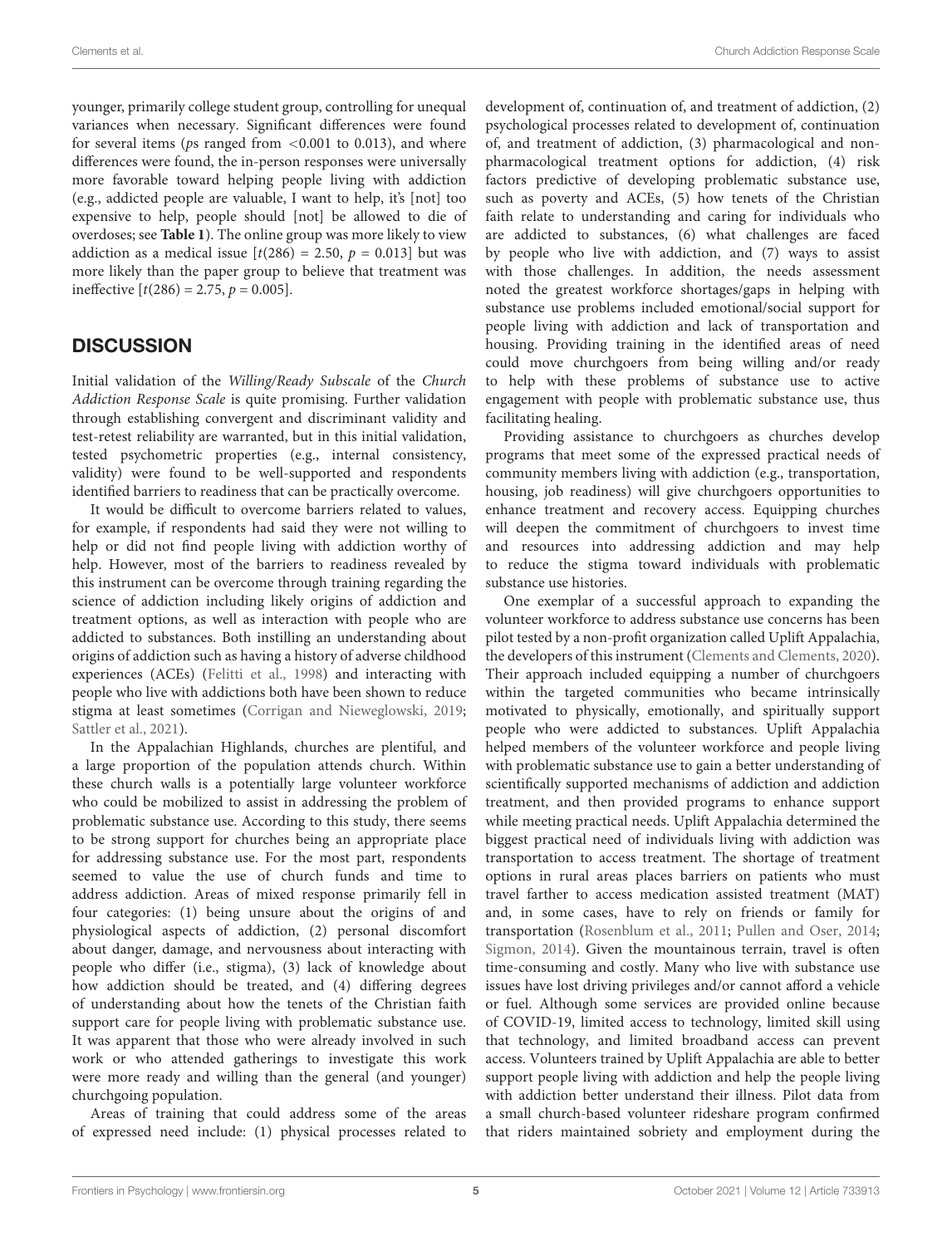period in which they were receiving free transportation. The riders also expressed feelings of connection after receiving regular rides from volunteer drivers. Drivers reported feeling helpful and feeling less stigma toward recovering substance users. A more sophisticated study to investigate effects of this model is warranted as the original study did not have a control group comparison. The enhanced understanding about addiction and its origins, the development of relationships, and the meeting of practical needs through transportation are hypothesized to reduce the demand for substances among individuals who are addicted to them. Additionally, as churches become motivated to be a workforce, they may be mobilized more quickly if they are provided implementable programs such as this. We believe implementation of a church-based transportation program can help to improve access to treatment and recovery for people who live with addiction while building supportive relationships, thus meeting two documented needs (access and support).

In conclusion, this instrument seems to be a helpful tool for gauging readiness and willingness of the faith community to support individuals with problematic substance use. To date, most of the barriers to action identified revolve around a need for further training about addiction, rather than a perception that the work is unimportant, or that the people are not valued. Pilot testing of a church-based rideshare program has shown that churchgoers can be trained and engaged in efforts to care for people living with addiction. Having prepared programming may facilitate engagement in this work.

#### DATA AVAILABILITY STATEMENT

The raw data supporting the conclusions of this article will be made available by the authors, without undue reservation.

#### **REFERENCES**

- <span id="page-7-8"></span>Baruth, M., Wilcox, S., Saunders, R. P., Hooker, S. P., Hussey, J. R., and Blair, S. N. (2013). Perceived environmental church support and physical activity among black church members. Health Educ. Behav. 40, 712–720. [doi: 10.1177/](https://doi.org/10.1177/1090198113477110) [1090198113477110](https://doi.org/10.1177/1090198113477110)
- <span id="page-7-3"></span>Brantley, A. (2019). Report card: Opioid abuse in Tennessee. BSBTN News Center. Available online at: [https://bcbstnews.com/insights/report-card-opioid-abuse](https://bcbstnews.com/insights/report-card-opioid-abuse-in-tennessee/)[in-tennessee/](https://bcbstnews.com/insights/report-card-opioid-abuse-in-tennessee/) (accessed June 23, 2021).
- <span id="page-7-11"></span>Brown, S. A. (2015). Stigma towards marijuana users and heroin users. J. Psychoact. Drugs 47, 213–220. [doi: 10.1080/02791072.2015.1056891](https://doi.org/10.1080/02791072.2015.1056891)
- <span id="page-7-1"></span>Centers for Disease Control and Prevention [CDC] (2017). Understanding The Epidemic. Available online at: <https://www.cdc.gov/drugoverdose/epidemic/index.html> (accessed June 23, 2021).
- <span id="page-7-2"></span>Centers for Disease Control and Prevention [CDC] (2021). VSRR Provisional Drug Overdose Death Counts. Available online at: [https://data.cdc.gov/NCHS/VSRR-](https://data.cdc.gov/NCHS/VSRR-Provisional-Drug-Overdose-Death-Counts/xkb8-kh2a)[Provisional-Drug-Overdose-Death-Counts/xkb8-kh2a](https://data.cdc.gov/NCHS/VSRR-Provisional-Drug-Overdose-Death-Counts/xkb8-kh2a) (accessed June 23, 2021).
- <span id="page-7-14"></span>Clements, T. P., and Clements, A. D. (2020). "Community is the vehicle to recovery," in From The Front Lines Of The Appalachian Addiction Crisis: Healthcare Providers Discuss Opioids, Meth And Recovery, ed. W. Welch (Jefferson, NC: McFarland Press), 135–155.
- <span id="page-7-13"></span>Corrigan, P. W., and Nieweglowski, K. (2019). How does familiarity impact the stigma of mental illness? Clinical Psychol. Rev. 70, 40–50. [doi: 10.1016/j.cpr.](https://doi.org/10.1016/j.cpr.2019.02.001) [2019.02.001](https://doi.org/10.1016/j.cpr.2019.02.001)

#### ETHICS STATEMENT

The studies involving human participants were reviewed and approved by the East Tennessee State University Institutional Review Board. Written informed consent for participation was not required for this study in accordance with the national legislation and the institutional requirements.

#### AUTHOR CONTRIBUTIONS

AC was PI of the funded project during which church readiness data were collected, outlined the article, conducting statistical analyses, and wrote much of the methods and results. NC contributed to choosing the direction of the article, and collaborated on validation efforts, conducted analyses, and contributed to the literature collection and writing. DW was instrumental in assessing clarity for a healthcare audience, edited wording, suggested needed literature, edited both body and references, and participated in brainstorming meetings throughout. BM was involved in the initial needs assessment discussion, has conducted parallel qualitative research in this same region, contributed to the literature collection and writing, and checked the accuracy of religious and cultural descriptions, both locally and generally. All authors were part of a research group who are focused on church mobilization to address addiction.

#### FUNDING

These data were collected as part of a funded needs assessment (HRSA RCORP-Planning Grant #G25RH32479, PI: AC).

- <span id="page-7-0"></span>Davis, J. (2018). How Churches Can Combat The Opioid Crisis In 2018. Baptist News Global. Available online at: [https://baptistnews.com/article/churches-can](https://baptistnews.com/article/churches-can-combat-opioid-crisis-2018/#.W37pJ7gnbIU)[combat-opioid-crisis-2018/#.W37pJ7gnbIU](https://baptistnews.com/article/churches-can-combat-opioid-crisis-2018/#.W37pJ7gnbIU) (accessed June 23, 2021).
- <span id="page-7-7"></span>DeHaven, M. J., Hunter, I. B., Wilder, L., Walton, J. W., and Berry, J. (2004). Health programs in faith-based organizations: are they effective? Am. J. Public Health 94, 1030–1036.
- <span id="page-7-9"></span>Epstein, J., Kadela Collins, K., Bailey-Burch, B., Walker-Thoth, D., and Pancella, T. (2007). Space Scouts: a collaboration between university researchers and African American churches. J. Ethn. Subst. Abuse 6, 31–43. [doi: 10.1300/](https://doi.org/10.1300/J233v06n01_03) [J233v06n01\\_03](https://doi.org/10.1300/J233v06n01_03)
- <span id="page-7-10"></span>Epstein, J., Thomson, N. R., Collins, K. K., and Pancella, T. (2009). A longitudinal comparison of two versions of an interactive multimedia substance abuse education program. J. Child Adolesc. Subst. Abuse 18, 302–321. [doi: 10.1080/](https://doi.org/10.1080/10678280902973286) [10678280902973286](https://doi.org/10.1080/10678280902973286)
- <span id="page-7-12"></span>Felitti, V. J., Anda, R. F., Nordenberg, D., Williamson, D. F., Spitz, A. M., Edwards, V., et al. (1998). Relationship of childhood abuse and household dysfunction to many of the leading causes of death in adults. The adverse childhood experiences (ACE) study. Am. J. Prev. Med. 14, 245–258. [doi: 10.1016/s0749-](https://doi.org/10.1016/s0749-3797(98)00017-8) [3797\(98\)00017-8](https://doi.org/10.1016/s0749-3797(98)00017-8)
- <span id="page-7-6"></span>Glazier, R. A. (2020). When spiritual and material meet: explaining congregational engagement in the local community. Interdiscip. J. Res. Relig. 16(article 6), 1–35.
- <span id="page-7-4"></span>Idler, E., Levin, J., VanderWeele, T. J., and Khan, A. (eds) (2019). AJPH faith-based organizations. Special issue. Am. J. Public Health 109, 361–385.
- <span id="page-7-5"></span>Kerley, K. R., Bartkowski, J. P., Matthews, T. L., and Emond, T. L. (2010). From the sanctuary to the slammer: exploring the narratives of evangelical prison